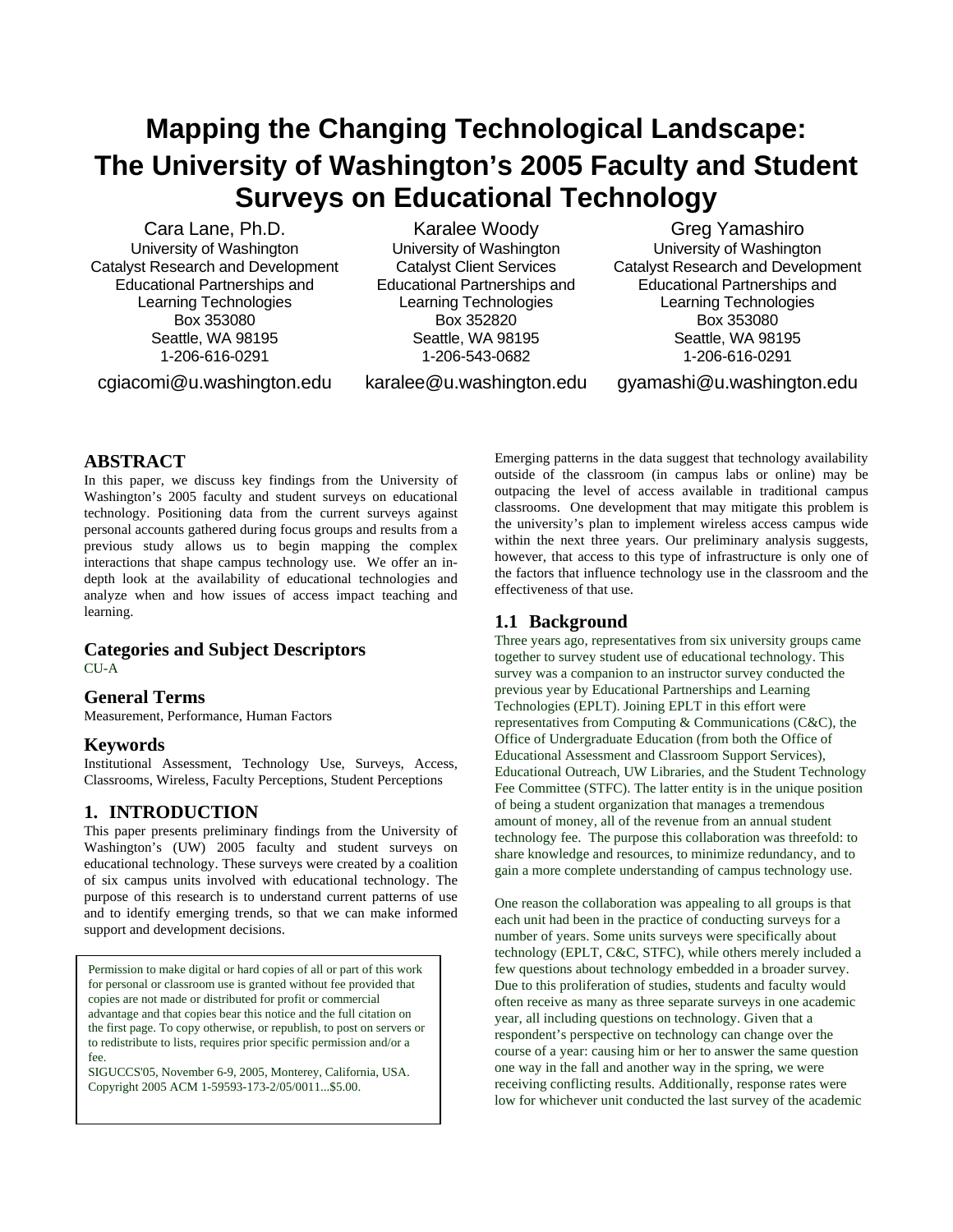year. By combining our efforts, we were able to ensure faculty and staff received no more than one technology survey per year and our data provides an accurate portrait of use. Currently, some units have completely stopped conducting their own survey (EPLT and STFC), while others continue to hold theirs on a rotating schedule. The collaborative survey now takes place every three years, and the libraries conduct a survey every two years. About once every six years the surveys will overlap, but not in the same quarter and not to the same extent that overlap occurred in the past.

The 2005 surveys are the second iteration of the study that took place in 2002. We reconvened the same partners to conduct this research, with all six units collaborating to design the survey instruments. The Office of Educational Assessment (in Undergraduate Education) has played the primary role in data collection to date and will remain a key contributor in the ongoing analysis of survey results. In both 2002 and 2005 EPLT has taken the leadership role in convening the group, meeting project deadlines, and coordinating the analysis and reporting of data.

# **2. METHODS**

Our study brings together quantitative and qualitative measures to enhance our understanding of faculty and students' use of, perceptions about, and experiences with educational technology. We surveyed the majority of faculty and a representative sampling of students. We also conducted focus groups with a smaller collection of volunteers. Together, these data sources allow us to identify larger trends in technology use, as well as underlying reasons for these trends.

# **2.1 Surveys**

We distributed surveys to university instructors and students via email in spring 2005. Subjects who did not respond to the online surveys were sent a paper version of the appropriate survey. Both the faculty and student survey contained sections on the following: demographics, use of technology, use of campus resources, and perspective on educational technologies.

In response to questions about technology use, subjects rated their overall expertise with technology, their ability to accomplish technical tasks, and their proficiency with different applications. In the student survey, questions were designed to capture subjects' current skill levels as well as their desired skill levels upon graduation. For faculty, similar questions tracked the skills subjects wished to gain over the next two years. The section on use of campus resources focused on computer labs, multimedia and computer classrooms, wireless access, and online resources.

The final section of the survey was designed to help shape university policy development and to increase our understanding of the technology outcomes that students and faculty find desirable. For instance, on both surveys we asked subjects to rate their level of agreement with the following statements: "The UW should require all incoming students to take a course designed to build basic technology skills" and "The UW should evaluate the use of technology by instructors."

The broad scope of the surveys allows us to look at multiple aspects of technology use on campus. While the campus units that created the surveys will use study results to answer questions relevant to their activities, the breadth of data gathered has a

larger impact—it provides a comprehensive map of the technological landscape at our university.

## *2.1.1 Faculty Survey*

Our sample consisted of all faculty members, graduate students, and temporary employees who had taught at least one course in the last academic year, excluding general studies, training, and independent study courses (the two former categories are often taught by undergraduates and staff). We also excluded individuals that had no contact information. We sent the survey to 4,390 instructors.

1,429 subjects responded to the survey: a 32.5% response rate. Of those 819 (57%) completed the survey online and 610 (43%) completed the survey on paper.

## *2.1.2 Student Survey*

Our sample consisted of a representative group of 3,500 students, chosen at random. Students were excluded from the sample pool if they had been solicited for studies by the Office of Educational Assessment within the six months prior to the survey's release. Graduate students holding teaching appointments were grouped with faculty.

988 students responded to the survey: a 28% response rate. Of those, 746 (76%) completed the survey online and 242 (24%) completed the survey on paper.

# 2.2 **Focus Groups**

In late spring 2005 we began conducting a series of focus groups with faculty and students in order to expand our understanding of the issues surrounding educational technology. We asked each group questions relating to the following issues: supports that facilitate the integration of technology, barriers to adoption, and the impacts of using technology, We also asked students to share their perceptions of how faculty were using technology and faculty to share their perceptions of student use. We ended the sessions with questions about the future of the university: we tracked reactions to the UW's decision to implement wireless and asked subjects to share their dreams for the future. We captured focus group data using two methods: typewritten notes and transcripts from audio recordings.

## *2.2.1 Faculty Focus Groups*

We conducted faculty focus groups in May and June 2005. Subjects volunteered to participate in a focus group when they completed the faculty survey. We spoke with 40 faculty members. Each focus group lasted 60-80 minutes and had up to six participants in attendance.

## *2.2.2 Student Focus Groups*

We began student focus groups in June 2005. Due to low response rates, we drew volunteers from two sources: students that volunteered to participate in focus groups when they completed our survey and students that saw an announcement on computers in campus labs. As of July 1, 2005, we had interviewed 25 students. Each focus group lasted 50-70 minutes and had up to five participants in attendance. Student focus groups are still in progress.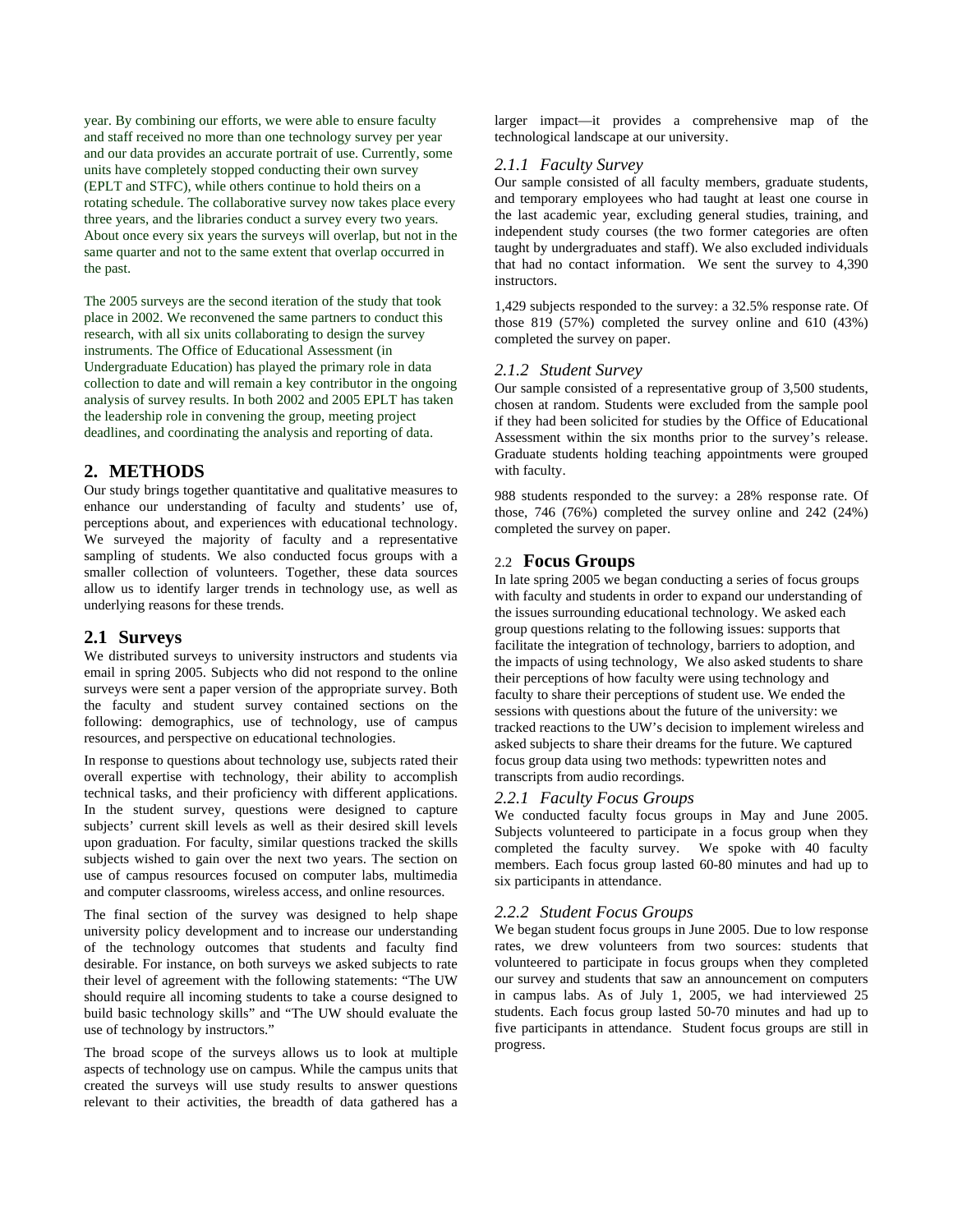## **2.3 Current Status**

At this time, we are in the initial stages of data analysis. The results that we are presenting in this paper are based on our preliminary analysis of data from the online surveys. We are still in the process of inputting data from the paper copies of the surveys. Currently, we have notes for all faculty and student focus groups and transcripts from four faculty sessions. Since we do not yet have a complete data set, we are only able to report on the trends we have noticed in our analysis to date.

Although the findings presented in this paper are preliminary, we will be able to present final results at the SIGUCCS conference in November. Since the majority of subjects completed the surveys online, we anticipate that the trends that we discuss in this paper will hold true in our final analysis.

## **3. PREVIOUS SURVEYS (2001 & 2002)**

A Faculty Survey on Educational Technology was conducted in 2001 and a Student Survey in 2002, as well as Student and Faculty Focus Groups in 2002. The 2005 surveys maintain some of the original questions from these previous versions in order to allow for longitudinal analysis. The 2005 versions also institute several revisions to allow for a greater degree of comparison across populations, since the original surveys did not ask the same questions to faculty and students.

One of the most interesting points of comparison between the 2005 surveys and the 2001/2 surveys involves the manner in which subjects recorded their responses. In 2001, only 32% of faculty respondents completed the survey online; in 2005 the online response rate was 57%. Students demonstrated an even more substantial shift to the online format: 32% responded online in 2002 and 76% in 2005.

A similar increase can be found in students' reported access to high-speed internet in their primary residences. In 2002, 36.4% of respondents had high speed internet: 20.3% via cable modem and 16.1% via DSL (McGhee). Our preliminary numbers for 2005 show that 78.9% of students and 75.2% of instructors have broadband access at home. Numbers are not available for instructors in 2001.

The 2001 and 2002 surveys provide a benchmark from which to measure changes in patterns of use with various technologies. Since this paper focuses on the availability of technology in classrooms and the potential impact of wireless, we will focus on findings from the earlier assessments that relate to these issues.

In 2001, 42% of faculty survey respondents reported that they "had never used a computer in the classroom to do their work." In focus groups conducted in 2002 (following the student surveys) many faculty members expressed their frustration with the amount of technology available in classrooms. While they were satisfied with the rooms in the newer buildings, they still found the majority of classrooms to be without computers and other necessary infrastructure (Gustafson and Kors).

| <b>Ouestion</b>                  | Yes   | No    |
|----------------------------------|-------|-------|
| Taught in a Multimedia Classroom | 21.7% | 78.3% |
| Taught in a Computer Classroom   | 26.7% | 73.3% |

**Figure 1: Classroom Use by instructors 2001** 

The numbers in Figure 1 indicate the low numbers of faculty members who had utilized a multimedia classroom or collaboratory/computer classroom in 2001 (Lowell & McGhee).

In 2002, students were asked about laptop use. The numbers in Figure 2 indicate that a substantial segment of students had access to a laptop in 2002, but that laptop owners had not yet become the majority. Also, laptop users did not tend to bring their computers to class at that time (McGhee).

| <b>Ouestion</b>                        | Yes   | N <sub>0</sub> |
|----------------------------------------|-------|----------------|
| Currently owns a laptop                | 48.8% | 51.2%          |
| Currently brings laptop to class       | 9.4%  | 90.3%          |
| Would bring if wireless were available | 40.6% | 60.4%          |

**Figure 2: Laptop use by students 2002** 

# **4. SURVEY DEMOGRAPHICS (2005)**

In this paper, we discuss emergent trends in our analysis of data from the online versions of the students and faculty surveys. Figure 3 shows the distribution by academic rank of the subjects that completed the online version of the faculty survey in 2005. Figure 4 shows the distribution by class standing of the subjects that completed the online version of the student survey.

| Rank                       | <b>Frequency</b> | Valid % |
|----------------------------|------------------|---------|
| <b>Full Professor</b>      | 148              | 18.5%   |
| Associate Professor        | 99               | 12.4%   |
| <b>Assistant Professor</b> | 87               | 10.9%   |
| Lecturer                   | 97               | 12.1%   |
| Instructor                 | 40               | 5.0%    |
| <b>Teaching Assistant</b>  | 271              | 33.9%   |
| Other                      | 57               | 7.1%    |
| Total <sup>2</sup>         | 799              | 100%    |

| Figure 3: Rank of faculty that completed online survey |  |  |  |  |  |
|--------------------------------------------------------|--|--|--|--|--|
|                                                        |  |  |  |  |  |

| <b>Class</b>       | <b>Number</b> | Valid % |
|--------------------|---------------|---------|
| Freshmen           | 85            | 11.5%   |
| Sophomore          | 72            | 9.7%    |
| Junior             | 179           | 24.1%   |
| Senior             | 159           | 21.4%   |
| <b>Masters</b>     | 121           | 16.3%   |
| Doctoral           | 99            | 13.3%   |
| Other              | 27            | 3.6%    |
| Total <sup>3</sup> | 742           | 100%    |

 **Figure 4: Class of students that completed online survey** 

The fact that teaching assistants are the largest group of respondents to the instructor survey corresponds with campus

1

<sup>&</sup>lt;sup>1</sup> In order to more easily identify emerging trends in the data, we have compressed the scale for some of the questions reported in this paper. "Never or almost never, seldom, sometimes, usually, always or almost always" translates as follows: the first two variables combine to form "no" answers and the latter three to form "yes." We will expand the scale when presenting our final results.

<sup>&</sup>lt;sup>2</sup> 20 respondents left this question blank on the faculty survey.

<sup>&</sup>lt;sup>3</sup> 4 respondents left this question blank on the student survey.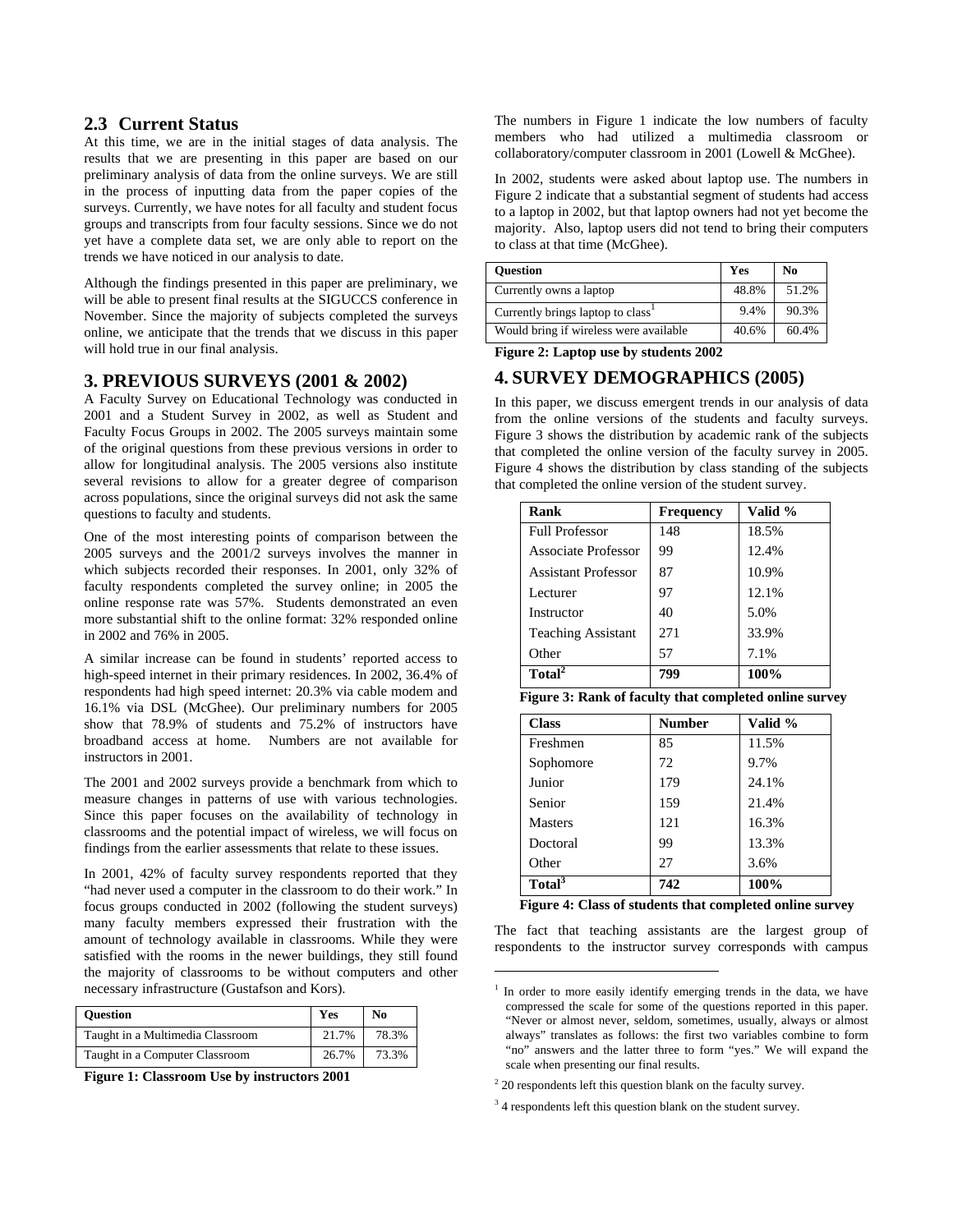demographics. We estimate that approximately 40% of the instructors that engage in regular teaching at the university are teaching assistants. Faculty members that did not teach at least one course in the previous academic year did not receive the survey.

The responses concentrate at the junior and senior mark and above for students, reflecting two different dynamics at play. First, the university has a concentration of students in advanced ranks due to high numbers of transfer students from the state's community colleges. Second, that juniors and seniors traditionally respond at a higher rate to campus surveys. Potentially, students at this level have a higher degree of investment in and knowledge about the institution. This pattern, however, may cause the data to skew towards a higher level of technology expertise than would be standard for students at lower levels.

Of those completing the survey online, the average reported age of instructors was 41 and the average age of students was 25. These averages, as well as the rank distributions charted above, reflect the high numbers of graduate students teaching courses and taking classes at the university.

Since our preliminary analysis focuses on instructors and students who completed the surveys online, rather than on paper, we may find a higher level of experience and comfort with technology reflected in this population.

# **5. PRELIMINARY TRENDS (2005)**

The issue of access to technology has emerged as a dominant theme in our data analysis to date. During focus groups the majority of faculty members expressed dissatisfaction with the level of technology available in university classrooms. The survey data related to classroom access, however, does not corroborate this perception in a decisive manner.

Additionally, the university has a plan for implementing wireless campus wide in the next three years. This development has the potential to significantly impact the types of activities that will be possible in classrooms, as well as other venues. Survey findings indicate that wireless access in classrooms may significantly change technology use patterns, but focus group data complicates this issue by indicating some additional supports that are needed in order for wireless to have a significant impact on classroom practices.

## **5.1 Technology in Classrooms**

## *5.1.1 Focus Groups*

In faculty focus groups observations about the challenges surrounding the use of technology in classrooms tended to dominate the discussion. Participants noted problems ranging from a lack a consistent technological infrastructure across campus to the unreliability of existing technology in older classrooms. Many comments echoed those expressed by faculty in 2002 focus groups, suggesting that the UW has not made enough progress in this area in the last three years to keep up with the growing numbers of instructors that are integrating technology into their courses.

One significant obstacle to the integration of technology in campus courses is the lack of consistency in room assignments. Even when faculty members are assigned classrooms with

adequate and reliable technology, many are reluctant to invest the time to alter their class activities to make substantial use of that technology, unless they have some guarantee of being assigned a similar room in the future. According to one faculty member, if you get shifted to a lower-tech room the next time you teach the class, "You have more cost, [because] you will have to go back to teaching it in the same way you did before." Many faculty are willing to make the time investment for adapting a class if they know it will pay off in the future—altering the technology quotient of a class once, not multiple times. Focus groups indicated that the majority of faculty interviewed had a strong desire to use more technology in their courses, but only if they received adequate support from the university. The quotes that follow indicate some of the common threads that emerged in focus group discussions.

- "You have to know [technology] is going to be there in the same way, so you can depend on it. You [have to] know in advance, quarters in advance."
- "I'll get a room where the Ethernet won't work one day. What do you do? Do you cancel class that day when it doesn't work, or what?"
- "Most lectures are equipped with the appropriate technology, but most small classrooms are not."
- "My experience has been that there's no sort of standardization across university."
- "I had to spend 20 minutes getting the projector to work. That's embarrassing. It's just unprofessional, and that's where I quit [using technology]."

In student focus groups, participants raised many of the same concerns expressed by faculty, with one notable shift. Students were more likely to attribute problems with technology in a classroom to their instructors' inexperience and lack of training, rather than to faulty equipment. Some students complained the faculty members did not even know how to turn on the lights in high-tech rooms.

#### *5.1.2 Surveys*

In 2001 only 21.7% of faculty reported teaching in multimedia classrooms (defined as a room with a "permanent computer at the podium with projection capabilities") and only 26.7% reported teaching in a collaboratory/computer classroom (defined as a room with "a computer at each student seat") (see Figure 1). 2005 data indicates a substantial increase in the percentage of faculty teaching in these spaces (see Figure 5).

| <b>Ouestion</b>                     | <b>Yes</b> | No    | <b>Total</b> |
|-------------------------------------|------------|-------|--------------|
| Taught in a Multimedia Classroom    | 352        | 452   | 804          |
|                                     | 43.8%      | 56.2% | 100%         |
| Taught in a Collaboratory           | 529        | 268   | 797          |
|                                     | 66.4%      | 33.6% | 100%         |
| Made use of Multimedia Capabilities | 383        | 142   | 525          |
|                                     | 73.0%      | 27.0% | 100%         |
| Request of Room was accommodated    | 395        | 64    | 459          |
|                                     | 86.1%      | 13.9% | 100%         |

**Figure 5: Classroom Use by Instructors**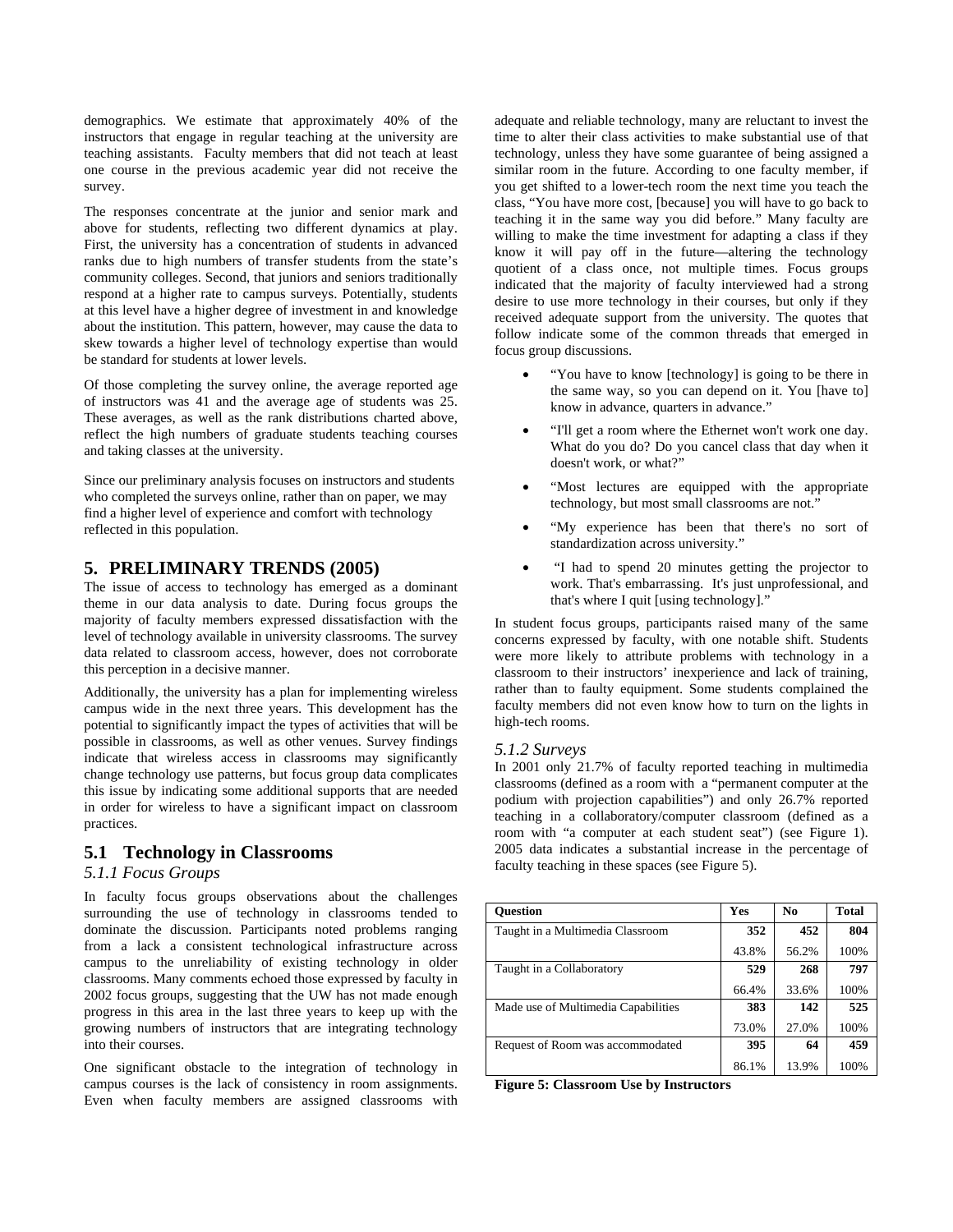In reviewing these figures, it is important to note that not all faculty surveyed answered every question. The numbers in the column on the right indicate the overall number of respondents; percentages are based on the number of respondents for each question. Nearly all subjects answered the first question on teaching in a multimedia classroom, but the number of responses drops precipitously for the latter questions. Only 64% of survey respondents answered the question about whether or not they used the multimedia capabilities in a classroom and only 56% answered the question about room requests. Thus, the percentages shown in these responses cannot be taken as decisive measures of multimedia use and classroom access.

The numbers also show some startling inconsistencies. A higher number of subjects report making use of the multimedia capacities in a room (383) than reported that they had taught in a multimedia classroom (352). On explanation for this shift may be that faculty who checked out and set up equipment in other classrooms (a common practice on campus) may have answered this question, even though they had not taught in a classroom with permanent multimedia components. Another possibility is that respondents did not understand the question. We will need to investigate this pattern further as we complete our data analysis. The responses do suggest, regardless of these inconsistencies, that faculty believe that they are making use of technology when it is available.

We also asked students about their experiences with multimedia and computer classrooms. Figure 6 shows their responses. Note that the percentage of students attending class in a multimedia classroom or collaboratory/computer lab is lower than the percentage of faculty who report teaching in these spaces (37.7% vs. 43.8% for multimedia classrooms and 53.1% vs. 66.4% for computer labs). We hypothesize two potential reasons for this discrepancy: faculty may have taught a small number of classes in these spaces and/or faculty may have taught a higher percentage of lower-level courses in these spaces than higher-level ones. Remember, the substantial majority of students filling out the survey have a class standing of junior or higher. Additionally, the numbers on the use of multimedia capabilities have the same problems, and to an even greater extent, as those on the faculty survey (472 reporting use of multimedia capabilities vs. 275 attending class in a multimedia classroom). Although the numbers need further investigation, we can say with some confidence that they demonstrate students' perceptions that instructors are making use of technology when it is available. This agrees with instructors' own perceptions of their use.

| <b>Ouestion</b>                          | Yes   | No    | Total |
|------------------------------------------|-------|-------|-------|
| Attended class in a Multimedia Classroom | 275   | 455   | 730   |
|                                          | 37.7% | 62.3% | 100%  |
| Attended Class in a Computer Classroom   | 375   | 331   | 706   |
|                                          | 53.1% | 46.9% | 100%  |
| Instructor used Multimedia Capabilities  | 472   | 71    | 543   |
|                                          | 86.9% | 13.1% | 100%  |

#### **Figure 6: Classroom Use according to Students**

Taken together, the survey and focus group data indicate both a strong movement towards the integration of technology into campus courses and the existence of several barriers to this integration. We will examine these trends in more detail as we complete our analysis.

## **5.2 Wireless Access**

The university has recently begun an ambitious project—to construct a campus wide wireless network within the next three years. Several questions in the surveys and focus groups delved into the issues surrounding wireless implementation. The majority of faculty members perceived wireless as a positive step towards alleviating some common problems in classrooms. Students' comments tended to focus more on the benefits of wireless access in common areas; they were more enthusiastic at the prospect of working under a cherry tree in the "quad" than they were about having wireless in class. Survey findings, however, suggest that for both students and faculty, access to wireless in the classroom will have a substantial impact on their regular habits of technology use.

#### *5.2.1 Surveys*

We asked faculty and students a series of survey questions that focused on laptops and wireless. In 2002 we asked similar questions on the student survey. At that time 48.8% of respondents owned a laptop, but only 9.4% brought their laptops to class. A higher percentage of students (40.6%) indicated that they would bring their laptops to class if wireless were available (see Figure 2). Figure 7 charts students' responses to the same questions in 2005. Numbers show substantial gains across the board, particularly in terms of laptop ownership. While the majority of students do not currently bring a laptop to class, this trend looks to reverse dramatically when wireless becomes available in classrooms.

| <b>Ouestion</b>                        | Yes   | No    | Total |
|----------------------------------------|-------|-------|-------|
| Currently owns a laptop                | 502   | 232   | 734   |
|                                        | 68.4% | 31.6% | 100%  |
| Currently brings laptop to class       | 174   | 504   | 678   |
|                                        | 25.7% | 74.3% | 100%  |
| Would bring if wireless were available | 378   | 288   | 666   |
|                                        | 56.8% | 43.2% | 100%  |

#### **Figure 7: Laptop use by students**

Faculty numbers on laptop ownership and use are even stronger than the student numbers. The high percentage (45.8%) of faculty respondents that currently bring a computer to class most likely relates to the prevalence of Microsoft PowerPoint use on campus. Significantly, a strong majority of faculty respondents (66.6%) would bring a laptop to class if wireless were available.

| <b>Ouestion</b>                        | Yes   | N <sub>0</sub> | <b>Total</b> |
|----------------------------------------|-------|----------------|--------------|
| Currently owns a laptop                | 646   | 166            | 812          |
|                                        | 79.6% | 20.4%          | 100%         |
| Currently brings laptop to class       | 358   | 424            | 782          |
|                                        | 45.8% | 54.2%          | 100%         |
| Would bring if wireless were available | 496   | 246            | 745          |
|                                        | 66.6% | 33.4%          | 100%         |

#### **Figure 8: Laptop use by instructors**

Taken together, the results from questions about laptops and wireless on both surveys indicate that wireless in classrooms will have a substantial impact on technology use. Even without wireless availability in the vast majority of classrooms, laptop use in class has risen dramatically in the last three years. The expansion of the wireless network will accelerate this trend in a dramatic manner.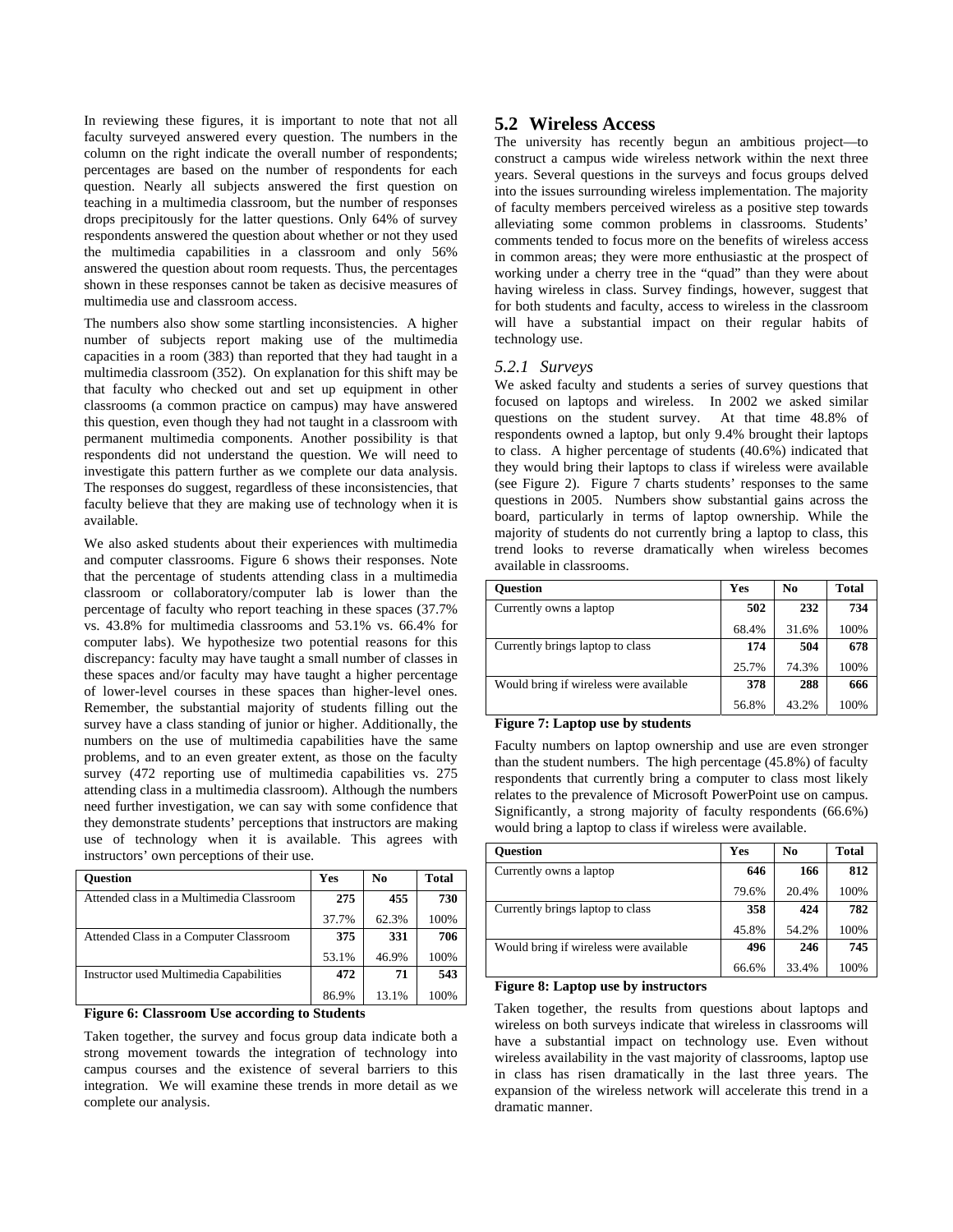## *5.2.2 Focus Groups*

During focus groups, we asked both students and faculty the following question: "The University of Washington's strategic plan calls for wireless access availability campus wide within three years. Considering that, how do you see the use of educational technologies changing in those three years?" Answers ranged from the visions of a campus without walls (where learning takes place everywhere) to suggestions that changes would be minimal, unless accompanying shifts in technical support and teaching practices were to take place.

Most participants fell into the latter camp, seeing wireless as allowing for a continuation and growth of current practices rather than a radical shift. They acknowledged that more students and faculty would bring laptops to class and that more instructors would use the Internet or Microsoft PowerPoint in classrooms. These subjects identified other supports that would need to be in place for wireless to have a larger impact. These included: data projectors and computer-friendly furniture in classrooms, financial resources for faculty to purchase laptops (many buy their own machines), laptop checkout programs for students, and models of pedagogical practices that would allow instructors to make the best use of this new resource. The quotes below indicate the range of discussion on this issue:

- "The things that will make it [wireless access] really powerful will be new applications that begin to use that conductivity to do things."
- "There are management issues related to people doing email, people doing Instant Messenger on the side, and then asking questions. You wonder how they could have missed what they missed and it's because they weren't really there!"
- "It is partly because we don't have [wireless] that we don't have those models for what to do with it."
- "Having wireless everywhere would make some technology available [an online toolkit] to students and instructors which was developed here at the University of Washington and is freely available."
- "The furniture in the classroom really matters, because when it's those terrible little chairs with the armrest that comes out […] it is not a good position to put your laptop. There's that worry that \$2000 are going to smash down onto the floor."

A variety of similar issues emerged in student focus groups. Some of the main reasons students gave for not bringing laptops to class were the weight of the machines, the concern about not having a place to plug in and having the battery die during class, and the fact that laptops did not help with many class activities.

Some students had taken classes in rooms where wireless access is available. Of these students, one reported using the wireless access to generate collaborative notes (with a half dozen or so students contributing to the same notes using OneNote software). Others talked about the benefits of being able to look up related information on the internet while the instructor lectured.

Students echoed faculty concerns that laptops can become a distraction in class when they are used to check email, to send instant messages, or to play games. One student offered a solution to this problem: instructors need to change their teaching style to take advantage of students' laptops—"push the instruction" onto the laptops, so that students become active participants in class activities.

The patterns that emerged in the survey and focus groups indicate that wireless access is likely to have a significant impact on classroom dynamics. Additionally, this technology has the capacity to transform education by making new activities possible in the classroom, but only if adequate infrastructure, training, and support are in place.

# **6. NEXT STEPS**

As noted earlier, the findings that we present in this paper are constrained by our incomplete data set and analysis. As we begin to analyze the data in its entirety we may find that these patterns change and new ones form. On the other hand, if these trends hold, there are a variety of steps that the university can take to address the issues raised in this paper.

- Work to make all classrooms tech-friendly, by replacing furniture, upgrading existing technology, and adding new technology as needed.
- Expand training opportunities for faculty to enhance their skills with classroom technology and with online tools and resources that can be used in wireless classrooms.
- Look to expand opportunities for students and faculty to check out laptops, so that all members of campus community can take advantage of wireless.
- Provide pedagogical models that demonstrate the best practices for employing technology (including wireless) in an effective manner.

# **7. ACKNOWLEDGMENTS**

We would like to thank our UW partners for their assistance with the construction of the surveys: Computing & Communications, the Office of Undergraduate Education, Educational Outreach, UW Libraries, and the Student Technology Fee Committee. We would also like to recognize the following individuals for their assistance with focus groups: Brandon Koeller, Beth Koemans, Bayta Maring, and Karin Roberts. Assistance with data analysis has been provided by Deb McGhee, Vanessa Mark, Rochelle Martin, and Kim Lum.

# **8. REFERENCES**

- [1] Gustafson, K.K. and Kors, K. (2003). A Vision for the Future: Remodeling the Knowledge Architecture of the University of Washington. Technical Report PETTT-03-PT-01. Program for Educational Transformation Through Technology, Educational Partnerships and Learning Technologies. University of Washington, Seattle, Washington.
- [2] McGhee, D.E. 2002. The Student Survey on Educational Technology: 2002: Methodology and Descriptives. [Online] Available: http://www.washington.edu/oea/0304.htm. (July 11, 2005).